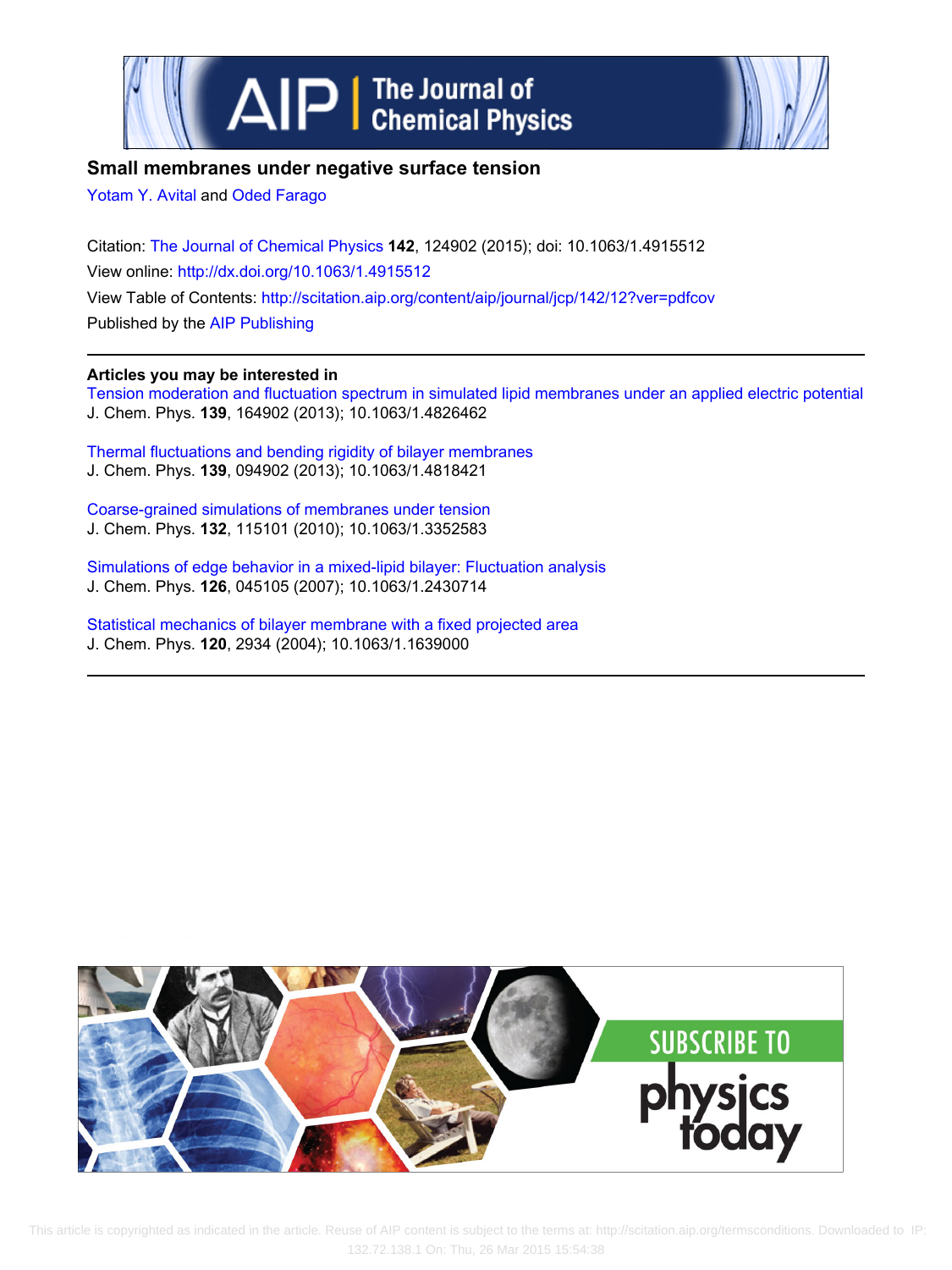

## **[Small membranes under negative surface tension](http://dx.doi.org/10.1063/1.4915512)**

Yotam Y. Avital and Oded Farago

*Department of Biomedical Engineering and Ilse Katz Institute for Nanoscale Science and Technology, Ben-Gurion University of the Negev, Be'er Sheva 84105, Israel*

(Received 5 January 2015; accepted 9 March 2015; published online 26 March 2015)

We use computer simulations and a simple free energy model to study the response of a bilayer membrane to the application of a negative (compressive) mechanical tension. Such a tension destabilizes the long wavelength undulation modes of giant vesicles, but it can be sustained when small membranes and vesicles are considered. Our negative tension simulation results reveal two regimes—(i) a weak negative tension regime characterized by stretching-dominated elasticity and (ii) a strong negative tension regime featuring bending-dominated elastic behavior. This resembles the findings of the classic Evans and Rawicz micropipette aspiration experiment in giant unilamellar vesicles (GUVs) [E. Evans and W. Rawicz, Phys, Rev. Lett. 64, 2094 (1990)]. However, in GUVs the crossover between the two elasticity regimes occurs at a small positive surface tension, while in smaller membranes it takes place at a moderate negative tension. Another interesting observation concerning the response of a small membrane to negative surface tension is related to the relationship between the mechanical and fluctuation tensions, which are equal to each other for non-negative values. When the tension decreases to negative values, the fluctuation tension  $\gamma$  drops somewhat faster than the mechanical tension  $\tau$  in the small negative tension regime, before it saturates (and becomes larger than  $\tau$ ) for large negative tensions. The bending modulus exhibits an "opposite" trend. It remains almost unchanged in the stretching-dominated elastic regime, and decreases in the bending-dominated regime. Both the amplitudes of the thermal height undulations and the projected area variations diverge at the onset of mechanical instability. <sup>C</sup> *2015 AIP Publishing LLC.* [\[http:](http://dx.doi.org/10.1063/1.4915512)//[dx.doi.org](http://dx.doi.org/10.1063/1.4915512)/[10.1063](http://dx.doi.org/10.1063/1.4915512)/[1.4915512\]](http://dx.doi.org/10.1063/1.4915512)

## **I. INTRODUCTION**

Bilayer membranes are quasi-two-dimensional (2D) fluid sheets formed by spontaneous self-assembly of lipid mole-cules in water.<sup>[1](#page-6-0)</sup> Their elasticity is traditionally studied in the framework of the Helfrich effective surface Hamiltonian for [2](#page-6-1)D manifolds with local principle curvatures  $c_1$  and  $c_2$ ,<sup>2</sup>

$$
\mathcal{H} = \int_{A} dS \left[ \sigma_0 + \frac{1}{2} \kappa_0 (c_1 + c_2 - 2c_0)^2 + \bar{\kappa}_0 c_1 c_2 \right], \quad (1)
$$

where the integration is carried over the whole surface of the membrane. The Helfrich Hamiltonian involves four parameters: the spontaneous curvature  $c_0$ , the surface tension  $\sigma_0$ , the bending modulus  $\kappa_0$ , and the saddle-splay modulus  $\bar{\kappa}_0$ . For symmetric bilayer membranes,  $c_0 = 0$ . If, in addition, the discussion is limited to deformations that preserve the topology of the membrane, then (by virtue of the Gauss-Bonnet theorem) the total energy associated with the last term is constant, and one arrives to the more simple form

$$
\mathcal{H} = \int_{A} dS \left[ \sigma_0 + \frac{1}{2} \kappa_0 (c_1 + c_2)^2 \right] = \sigma_0 A + \frac{1}{2} \kappa_0 J^2, \quad (2)
$$

where *A* is the total area of the membrane and *J*, defined by  $J^2 = \int dS(c_1 + c_2)^2$ , is the integrated squared total curvature.

Helfrich Hamiltonian provides successful framework for describing many features of bilayer membranes and vesicles, including their large-scale shapes and transformations between them,<sup>[3](#page-6-2)</sup> membrane-membrane interactions,<sup>[4](#page-6-3)</sup> and membrane-mediated forces between proteins ("inclusions").<sup>[5](#page-6-4)</sup> Yet, despite of the success and the wide acceptance of the model, the surface tension term  $\sigma_0$  in Eq. [\(2\)](#page-1-0) remains confusing and poorly understood. Below, we briefly review some of the complications associated with the concept of membrane surface tension.

1. Membranes are much more flexible to bending than stretching. Therefore, in theoretical studies, it is sometimes assumed that the lipids area density is fixed<sup>[6](#page-6-5)</sup> and changes in the total area result in from changes in the number of lipids.<sup>[7](#page-6-6)</sup> In this picture, the surface tension is essentially the chemical potential of the surface lipids.<sup>[8](#page-6-7)</sup> Lipids, however, are highly insoluble in water (their critical micelle concentration is typically in the  $\lt 10^{-6}$  $\lt 10^{-6}$  $\lt 10^{-6}$ M range<sup>1</sup>), which makes the above interpretation<br>for the surface tension largely irrelevant as there is almost for the surface tension largely irrelevant as there is almost no exchange of lipids between the bilayer membrane and the embedding aqueous medium. More commonly, the surface tension is considered as a measure for the elastic response of a membrane with a fixed number of lipids to area variations. $9,10$  $9,10$ This view clearly differs from the meaning of the term "surface tension" for fluid/fluid interfaces, where it serves as a measure for the free energy penalty resulting from an exchange of molecules between the "bulk" phases and the "interface."<sup>[11](#page-6-10)</sup>

<span id="page-1-0"></span>2. Further complication arises from the fact that the membrane is a (quasi) two dimension manifold embedded in a three dimensional space. Therefore, it has two characteristic areas—(i) the total physical area, *A*, and (ii) the area of its projection onto a planar reference frame, *A*p. Helfrich Hamiltonian involves an integral over the total area *A*; but this area (whose determination, taking into account the molecular structure of the membrane, is not without ambiguity) cannot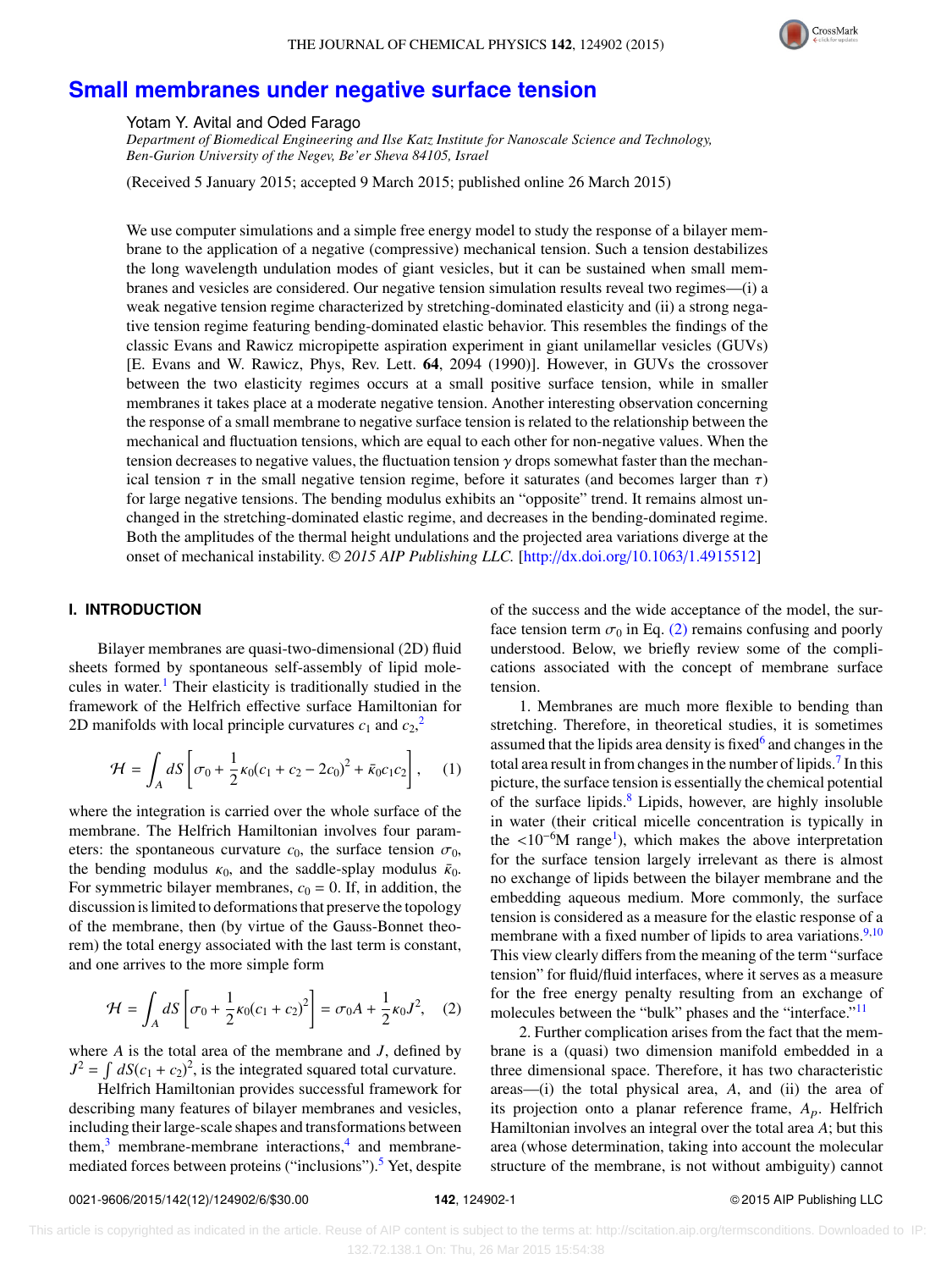be fixed due to the membrane thermal undulations. Thus, *A* is not a valid thermodynamic variable.<sup>[12](#page-6-11)</sup> It is, in fact, the projected area  $A_p$  that emerges as the computationally relevant quantity.[13](#page-6-12) The force per unit length that needs to be imposed on the frame in order to fix its area to  $A_p$  is known as the *mechanical (frame)* tension, and will be denoted henceforth by  $\tau$ . Theoretically, the mechanical tension can be identified with the derivative of the elastic free energy, *F*, with respect to  $A_p$ :  $\tau = \partial F / \partial A_p$  (where the differentiation is carried while holding the volume of the system, as well as the temperature and number of lipids, fixed). One can also fix  $\tau$  and let  $A_p$  fluctuate. In this case, the relevant free energy is  $G = F - \tau A_p$  and the mean projected area satisfies  $\langle A_p \rangle = -\partial G/\partial \tau$ .

3. Another confusing aspect associated with the concept of surface tension is the distinction between Helfrich Hamiltonian and the membrane free energy *F*. The latter is often referred to as the *Helfrich free energy*, and the confusion arises because it is assumed to have the same form as the Helfrich Hamiltonian,

$$
F = \sigma \bar{A} + \frac{1}{2} \kappa \bar{J}^2.
$$
 (3)

In Equation  $(3)$ ,  $\overline{A}$  and  $\overline{J}$  denote, respectively, the area and squared total curvature of the *mean profile* of the membrane. Eq. [\(3\)](#page-2-0) features two *renormalized* coefficients, the tension  $\sigma$ and bending modulus κ, that are not equal to their *intrinsic* counterparts from Eq. [\(2\),](#page-1-0)  $\sigma_0$  and  $\kappa_0$ . The statistical mechanics of thermal fluctuations around the mean profile are accounted for in the values of the renormalized elastic coefficients. For a membrane with a mean flat profile (i.e., not subjected to normal bending forces),  $\bar{A} = A_p$  and  $\bar{J} = 0$ . Then, Eq. [\(3\)](#page-2-0) takes the form  $F = \sigma A_p$  and  $\tau = \partial F / \partial A_p = \sigma$ .

4. Another quantity that can be identified as the membrane surface tension is the, so called,  $q^2$ -coefficient γ, also known as the *fluctuation* tension. The fluctuation tension is known as the *fluctuation* tension. The fluctuation tension is measured from the Fourier spectrum of the membrane height function with respect to the plane of the frame. For a membrane with a mean flat profile, the thermal average of the amplitude of a Fourier mode with wavevector  $\vec{q}$  satisfies:  $\langle h_{\vec{q}} \rangle = 0$ and

$$
\langle |h_{\vec{q}}|^2 \rangle = \frac{k_B T A_p}{l^4 \left[ \gamma q^2 + \kappa q^4 + O(q^6) \right]},\tag{4}
$$

where  $k_B$  is Boltzmann constant,  $T$  is the temperature, and  $l$ is a microscopic cutoff length. Some controversy surrounded Eq. [\(4\)](#page-2-1) concerning the question whether  $\gamma$ , the  $q^2$ -coefficient<br>in the denominator on the right hand side, is equal to  $\sigma_0$  or  $\sigma$ . in the denominator on the right hand side, is equal to  $\sigma_0$  or  $\sigma$ . This issue has been recently settled, and it is now understood that the correct coefficient is the renormalized surface tension  $\sigma$ ,<sup>[14](#page-6-13)[,15](#page-6-14)</sup> or, according to some theoretical studies, a slightly modified version of this surface tension (4, /4) $\sigma$ <sup>16</sup> Simimodified version of this surface tension,  $(A_p/A)\sigma^{16}$  $(A_p/A)\sigma^{16}$  $(A_p/A)\sigma^{16}$  Simi-<br>larly the  $\sigma^4$  coefficient in Eq. (A) is equal to the renormalized larly, the  $q<sup>4</sup>$  coefficient in Eq. [\(4\)](#page-2-1) is equal to the renormalized bending modulus  $\kappa$ . Combining this with the discussion about Eq. [\(3\),](#page-2-0) we conclude that both the measurable fluctuation and mechanical tensions coincide with each other (and with the renormalized tension  $\sigma$ ):  $\gamma = \tau = \sigma$ .

#### <span id="page-2-2"></span>**II. NEGATIVE SURFACE TENSION**

When the surface tension  $\tau = \gamma = \sigma$  vanishes, the membrane is "free to choose" the equilibrium projected area  $A<sub>p</sub>$  that minimizes the free energy  $G = F$ . The question we now wish to address concerns with the elastic response of the membrane to a further decrease in the frame area, which involves the application of a negative surface tension. Based on Eq. [\(4\),](#page-2-1) one may argue that for  $\gamma$  < 0, the membrane always becomes mechanically unstable because the amplitude of any mode with  $q < \sqrt{(-\gamma/\kappa)}$  diverges. But such modes exist only in suffi-<br>ciently large membranes, hence small membranes can always ciently large membranes, hence, small membranes can always sustain some negative surface tension. For instance, consider a square membrane of linear size *L* with  $\kappa = 25k_BT \approx 10^{-19}$  J. From Eq. [\(4\),](#page-2-1) one finds that such a membrane can withstand negative surface tension of size  $\gamma = -5 \times 10^{-3}$  N/m (which is comparable in magnitude to the typical positive rupture tension), provided that  $L < (2\pi)\sqrt{-\kappa/\gamma} \sim 30$  nm. This is the characteristic size of real small liposomes and of bilayers in characteristic size of real small liposomes and of bilayers in highly coarse-grained simulations. Thus, the above estimation highlights the fact that the question of elastic response to negative surface tension is both interesting and relevant to current experimental and computational studies.

<span id="page-2-0"></span>The derivation of Eq.  $(4)$ , and the proof that the fluctuation and mechanical tensions coincide with each other, involves several assumptions that do not necessarily remain valid when  $\sigma$  becomes negative. Specifically, it is based on the investigation of the linear response of a mechanically *stable* flat membrane to small normal forces and is restricted to configurations with smooth (twice differentiable) height functions  $h(\vec{r})$ . But when  $\sigma$  < 0, the membrane can relieve the free energy cost of compression by buckling. We note that *in the absence of normal forces* (which is the case under consideration here), the system is not expected to undergo spontaneous symmetry breaking similar to that occurring, e.g., in Ising spin systems below the critical point. The reason is that the membrane height profile  $h(\vec{r})$  is a continuous field and, therefore, the transition between different buckled configurations (e.g., from buckled "upward" to "downward") does not require the crossing of a free energy barrier. Thus, the system remains ergodic for negative tension, and due to the symmetry of the bilayer,  $\langle h_{\vec{q}} \rangle$ = 0 for all the Fourier modes. The questions that remain are as follows.

<span id="page-2-1"></span>1. Does Eq. [\(4\)](#page-2-1) still hold for  $\sigma < 0$ ? We certainly do not expect it to remain valid for strongly compressed membranes since it is derived from a quadratic (in the height function) approximation to full Helfrich Hamiltonian [\(2\).](#page-1-0) However, considering the fact that it holds for  $\sigma = 0$ , there is no apparent reason why it should not hold for small negative  $\sigma$ .

2. Are the mechanical and fluctuation tensions still equal to each other? (Obviously, this question is relevant only if the answer to question no. 1 is "yes.") As noted above, the proof of this equality depends on the surface tension being positive. Now that it is negative, the membrane prefers more buckled configurations with larger mean squared amplitudes. Does this imply that the fluctuation tension  $\gamma$  drops faster (i.e., becomes more negative) than the mechanical tension  $\tau$ ?

3. What happens to the bending modulus  $\kappa$  under compression? Recall that the coefficient appearing in Eq. [\(4\)](#page-2-1) is the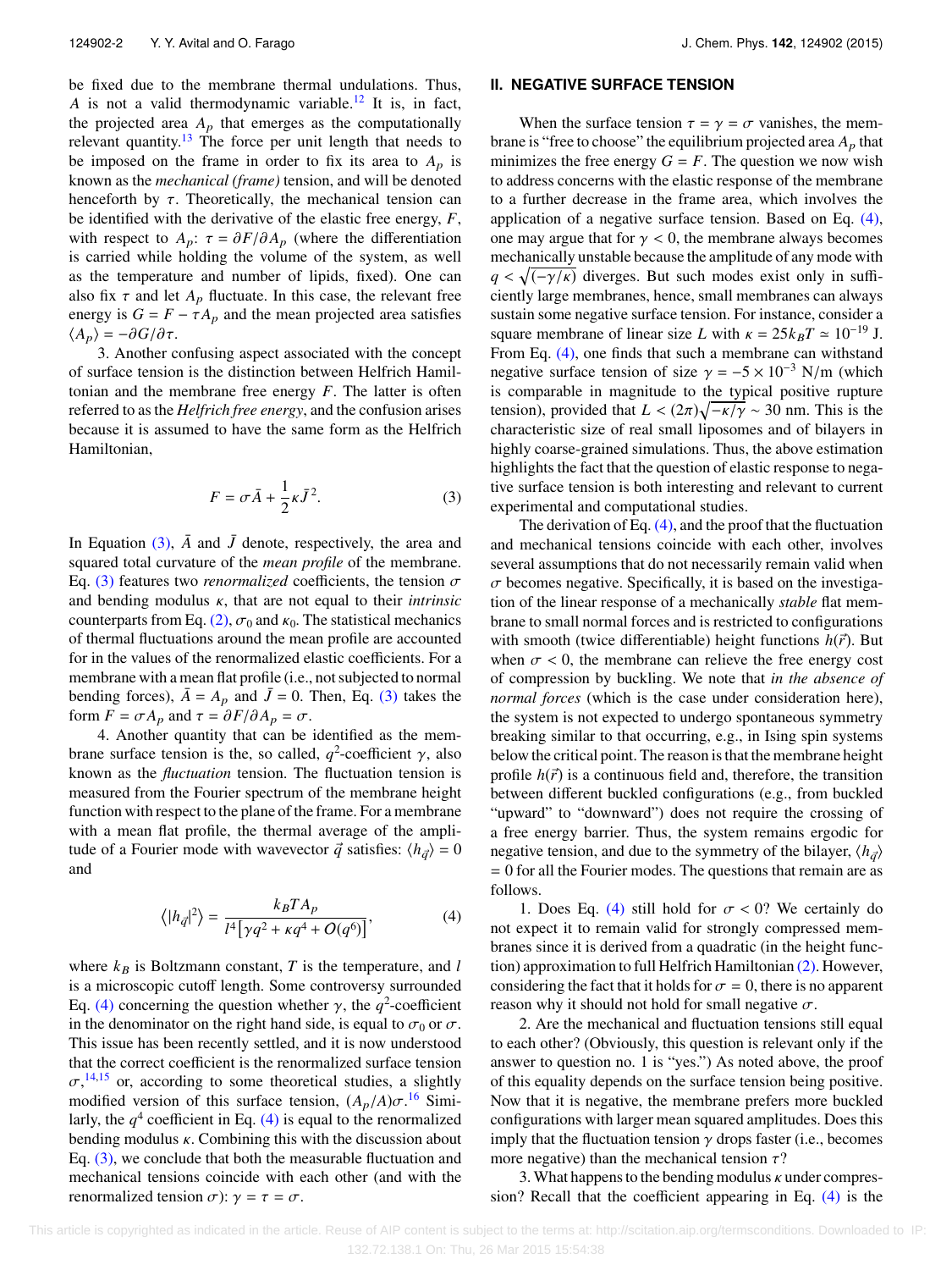renormalized bending modulus which, just like the tension γ, may vary with the frame area *<sup>A</sup>*p. For positive tensions, the variations in  $\kappa$  are usually negligible, but this may not be the case for negative tensions when the membrane becomes increasingly more buckled. Does the increase in the degree of buckling under larger compressive stresses involve a decrease in  $\kappa$ ?

4. Does the membrane exhibit linear (Hookean) elastic response to negative mechanical tension? In response to a positive tension, the membrane becomes stretched and the relationship between the change in the area (strain) and the stress is indeed linear. However, the lipids constitute a dense two-dimensional fluid and, therefore, the membrane can be barely compressed below its most favorable physical area *A*0. When, under the application of a negative tension, the physical area *A* reaches *A*0, the negative tension causes the membrane to buckle and more and more area is "stored" in the out-ofplane fluctuations. This could lead to a highly non-linear elastic response.

In what follows, we will use Monte Carlo (MC) simulations to address the above questions.

#### **III. COMPUTER SIMULATION METHODS**

To allow for large scale membrane simulations ( $N = 1000$ lipids per monolayer) in a computationally feasible manner, we employ the Cooke-Deserno model, $17$  with model parameters used in our recent work on fluid charged membranes.<sup>[18](#page-6-17)</sup> In this highly coarse-grained model, the lipids are represented as trimers with one hydrophilic and two hydrophobic beads and the embedding solvent is handled implicitly via effective interactions between the hydrophobic beads. The membranes are simulated in a box of linear size  $L_x = L_y = L$ , with periodic boundary conditions in the  $x - y$  (frame) plane. Initially, we place a pre-assembled flat membrane at the center of the simulation box, and we then allow it to equilibrate for  $1 \times 10^5$ MC time units. On average, each MC time unit consists of *N* translation (with additional small intramolecular displacements) and *N* rotation move attempts carried on randomly chosen lipids. The membrane is simulated at constant frame tension  $\tau$ , which is accomplished by incorporating several move attempts, per time unit, to change the frame area of the membrane.[19](#page-6-18) Each time unit also includes several collective "mode excitation" moves $^{20}$  $^{20}$  $^{20}$  that accelerate the slow dynamics of the long-wavelength Fourier modes. For each value of  $\tau$ , the initial thermalization period is followed by a period of  $1.5 \times 10^6$  MC time units during which we sample quantities of interest at 200 MC units intervals.

In what follows, we set the thermal energy  $k_B T$  to be the elementary energy unit and the length parameter of the Deserno-Cooke repulsive potential *b* to be the length unit. We simulate the membrane under frame tensions satisfying  $-0.3 \le \tau \le 0.5$  (in  $k_B T/b^2$  units) which, as revealed by our computational observations is the stability range of the simucomputational observations, is the stability range of the simulated membranes. Relation to physical units can be made by setting  $b = 0.65$  nm, which gives the unit of the surface tension  $k_B T/b^2 \approx 10 \text{ mN/m}$ . For  $\tau > 0.5$ , the membranes rupture,<br>while for  $\tau < -0.3$ , they exhibit large normal undulations leadwhile for  $\tau < -0.3$ , they exhibit large normal undulations leading to collapse and dissociation of lipids. Within the stability range, we measure the mean and variance of the projected area<br>distribution  $((A \cap rad / 5.42) - (A2) / (A))^2$  reconortively) range, we mea<br>distribution ( $\langle$  $A_p$  and  $\langle \delta A_p^2 \rangle = \langle A_p^2 \rangle - \langle A_p \rangle^2$ , respectively). We also calculate the Fourier transform of the height undulations, by dividing the membrane into  $8 \times 8$  grid cells and calculating the local mean height of the bilayer within each grid cell. The Fourier transform of  $h(\vec{r})$  in wavenumber space  $\vec{n} = \vec{q}(L/2\pi)(\vec{n} = (n_x, n_y); n_x, n_y = -4, -3, \dots, 2, 3)$  is defined by

<span id="page-3-0"></span>
$$
\tilde{h}_{\vec{n}} = \frac{1}{L} \sum_{\vec{r}} h(\vec{r}) e^{-2\pi i \vec{n} \cdot \vec{r}/L}.
$$
 (5)

Notice that the linear size of the frame *L*, appearing (twice) in the definition of  $h_{\vec{n}}$ , is not constant, but rather fluctuates during the course of the (constant tension) simulations. At each measurement, we use the instantaneous value of *L*. Also notice that  $h_{\vec{n}}$  defined in Eq. [\(5\)](#page-3-0) is dimensionless, due to the  $L^{-1}$ <br>profector that does not ovist in the more commonly used *b* prefactor that does not exist in the more commonly used  $h_{\vec{q}}$ of Eq. [\(4\).](#page-2-1) In terms of the variable  $h_{\vec{n}}$ , Eq. [\(4\)](#page-2-1) takes the form

<span id="page-3-2"></span>
$$
\langle |h_{\vec{n}}|^2 \rangle = \left(\frac{L}{l}\right)^4 \frac{k_B T}{\left[\gamma \langle A_P \rangle (2\pi n)^2 + \kappa (2\pi n)^4\right]}.
$$
 (6)

There are four different modes corresponding to each value of  $|\vec{n}|$ , and this number is reduced to two if  $|n_x| = |n_y|$  or if one of the components of  $\vec{n}$  is zero. In Sec. [IV,](#page-3-1) the results for  $|h_{\vec{n}}|^2$  (and other related quantities) represent averages over<br>hese distinct modes. In Eq. (6) Lie the grid size, which implies these distinct modes. In Eq. [\(6\),](#page-3-2) *l* is the grid size, which implies that  $L/l = 8$ , independently of the instantaneous value of  $L$ .

Due to molecular-scale protrusion, the physical area of the membrane cannot be unambiguously determined. Therefore, we use the following approximation for  $\langle A \rangle$ :

$$
\langle A \rangle \simeq \langle A_p \rangle \left[ 1 + \frac{1}{2} \left( \frac{l}{L} \right)^4 \sum_{\vec{n}} (2\pi n)^2 \langle |\tilde{h}_{\vec{n}}|^2 \rangle \right],\tag{7}
$$

which is the physical area "visible" up to the resolution of the grid. One can also define the effective area-stretch modulus of the membrane,  $K_A$ , by assuming that the free energy cost due to small variations in the projected area from  $\langle A_p \rangle$  can be approximated by the quadratic form  $(1/2)K_A[A_p - (A_p)]^2/(A_p)^8$  $(1/2)K_A[A_p - (A_p)]^2/(A_p)^8$  Un-<br>der this approximation, the coefficient K<sub>b</sub>, can be extracted der this approximation, the coefficient  $K_A$  can be extracted from the fluctuation statistics of  $A_p$  by using the equipartition theorem  $\overline{a}$  $\mathbf{r}$ 

<span id="page-3-4"></span><span id="page-3-3"></span>
$$
K_A = \frac{k_B T \langle A_p \rangle}{\langle \delta A_p^2 \rangle}.
$$
 (8)

## <span id="page-3-1"></span>**IV. RESULTS**

In Sec.  $II$ , we raised several questions concerning the elastic and fluctuation behavior of membranes under negative mechanical tension. Here, we present computer simulation results addressing those questions.

We begin with the question of the validity of Eq. [\(6\)](#page-3-2) for negative frame tensions. Figure [1](#page-4-0) displays our results for the fluctuation spectral intensity,  $|h_{\vec{n}}|^2$ , as a function of  $n^2$  for mem-<br>hence we der three different mechanical tensions  $\tau = 0.24$ . branes under three different mechanical tensions  $\tau = -0.24$ , 0, and 0.24. The fits of the computational results to Eq.  $(6)$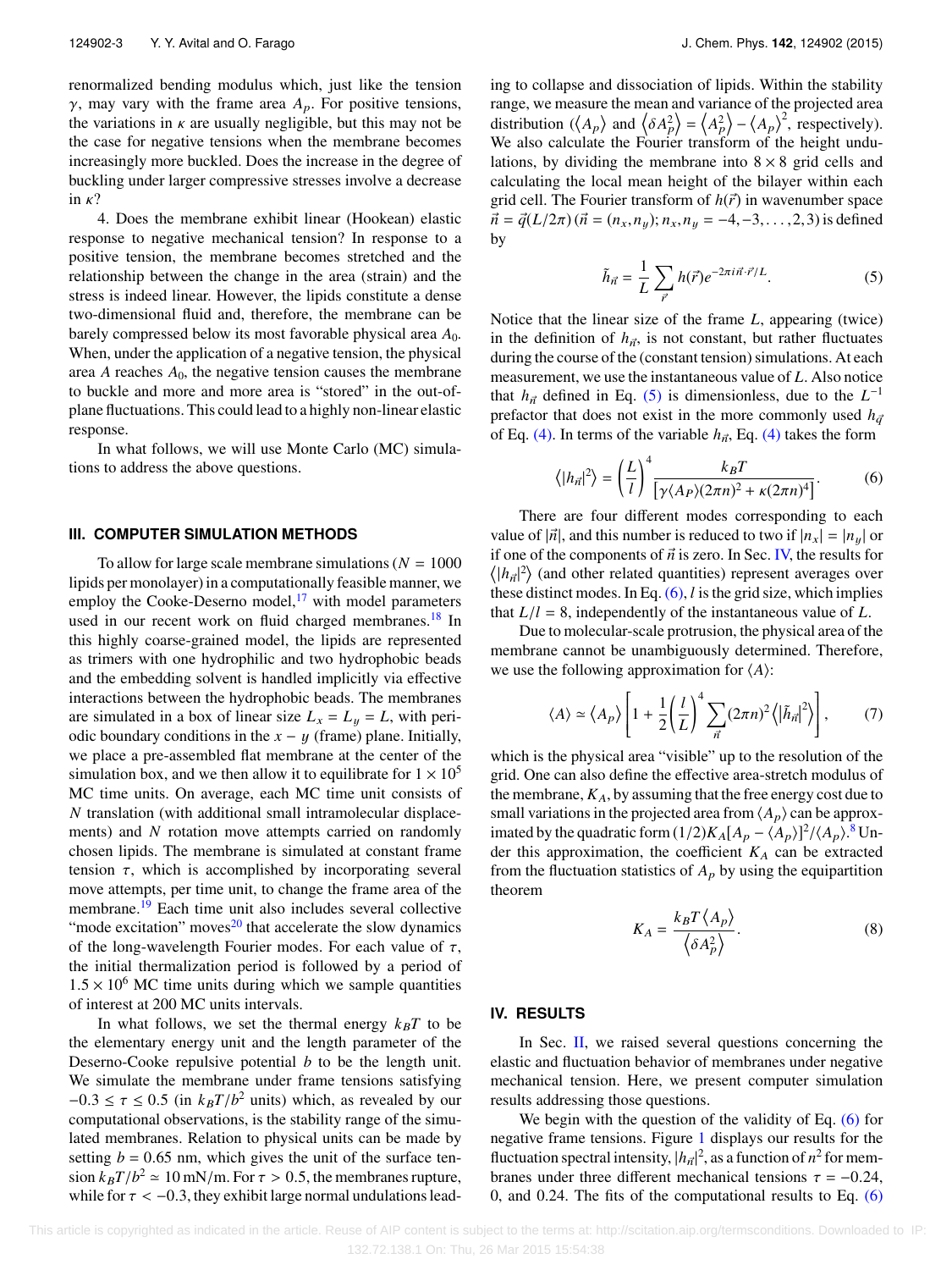<span id="page-4-0"></span>

FIG. 1. The spectral intensity as a function of the wavenumber for membranes under frame tension of  $\tau = -0.24$  (squares), 0 (circles), and 0.24 (triangles). The dotted-dashed curves represent the best fits of the results to Eq. [\(6\)](#page-3-2) over the first four modes. The inset shows the mean projected area per lipid as a function of  $\tau$ .

are displayed with dotted-dashed lines. Our analysis reveals that within most of the range of mechanical stability  $-0.3 \le \tau$  $\leq$  0.5, the quality of each fit is very good. This demonstrates that Eq. [\(6\)](#page-3-2) adequately describes the fluctuation behavior of bilayer membranes under both positive and negative tensions.

From the fitting curves, one can extract the values of  $\kappa$ and  $\gamma \langle A_p \rangle$  as a function of  $\tau$ , and by independently measuring the mean projected area,  $\langle A_p \rangle$ , one can obtain the value of the fluctuation tension  $\gamma$ . Our attempts to use  $\kappa$  as a single fitting parameters by forcing  $\gamma = \tau$  resulted in poor fitting for negative tensions. The mean projected area as a function of  $\tau$  is plotted in the inset of Fig. [1.](#page-4-0) The observed increase in  $\langle A_p \rangle$  with  $\tau$  is anticipated and will be discussed in detail later. Figure [2](#page-4-1) depicts the fluctuation tension  $\gamma$  as a function of  $\tau$ . The values reported in Fig. [2](#page-4-1) are based on fitting analysis over the four longest fluctuation modes (smallest wavenumbers), and the error bars represent the intervals over which the fitting parameters,  $\gamma$  and  $\kappa$ , can be (mutually) varied while still producing reasonable fits up to the accuracy of the computational results. For nonnegative tensions, our results agree very well with the relationship  $\tau = \gamma$ . As noted above in Sec. [II,](#page-2-2) there is no reason for this equality to remain valid for negative tensions, and our analysis summarized in Fig. [2](#page-4-1) reveals that, indeed,  $\gamma \neq \tau$  when the tensions are negative. Our results demonstrate that  $\gamma < \tau$  and, as also argued above, it is likely that the more rapid decrease in  $\gamma$  compared to  $\tau$  is related to the tendency of the membrane to form buckled configurations under negative tensions. The equality between  $\gamma$  and  $\tau$  is regained for  $\tau \simeq -0.15$ , and then the trend changes, and  $\gamma$  becomes larger than  $\tau$ .

A closer inspection of the behavior of  $\gamma$  depicted in Fig. [2](#page-4-1) reveals that the  $\gamma$  vs.  $\tau$  curve may be divided into three regimes: (i) a linear  $\gamma = \tau$  regime for  $\tau \ge 0$ , (ii) a non-linear regime where  $\gamma < \tau < 0$  for mildly negative frame tensions, and (iii) a plateau regime ( $\gamma \sim$  const) for larger negative values of  $\tau$ . Saturation of the negative tension for strongly compress membranes was previously observed, $2<sup>2</sup>$  and we will return to the issue later in this section when we discuss our results for the physical area of the membranes (Fig. [4\)](#page-5-0). The fluctuation

<span id="page-4-1"></span>

FIG. 2. The fluctuation tension  $\gamma$  as a function of the frame mechanical tension  $\tau$ . The solid line represents the equality  $\gamma = \tau$  which is expected to hold for positive tensions. The inset shows the spectral intensity of the longest Fourier mode  $(\vec{n}^2 = 1)$ ,  $\langle |h_1|^2 \rangle$ , as a function of  $\tau$ .

tension in Fig.  $2$  is extracted from Eq.  $(6)$ , where it appears in the coefficient  $4\pi^2 \gamma \langle A_p \rangle$  of the  $n^2$  term in the denominator.<br>Naively, one may expect the saturation of the fluctuation ten-Naively, one may expect the saturation of the fluctuation tension  $\gamma$  to result in the leveling-off of the fluctuation spectral intensity  $|h_{\vec{n}}|^2$ . However, our computational results indicate that the amplitudes of the normal undulations continue to grow for decreasing values of  $\tau$ , as shown in the inset of Fig. [2.](#page-4-1) This apparent discrepancy can be only partially resolved by the trend in  $\langle A_p \rangle$  whose value is reduced by about 10% in the plateau regime of  $\gamma$ . The main factor explaining the increase in the undulation amplitude in the constant  $\gamma$  regime is the decrease in the effective bending modulus  $\kappa$ , the value of which is plotted in Fig. [3.](#page-4-2) We remind here that  $\kappa$  is not a material but a thermodynamic quantity. For a tensionless membrane, the thermal undulations reduce (renormalize) the bending rigidity by  $\Delta k = -(3/4\pi)k_BT \ln(L/l)$ , which is a small correction.<sup>[23](#page-6-21)</sup> For  $\tau$  < 0, the amplitude of the fluctuations increase and, therefore, this correction term should become larger (in absolute value), which explains the drop in the value of  $\kappa$  seen in Fig. [3.](#page-4-2) To state it in other words, just like the rapid decrease in  $\gamma$ , reported above in Fig. [2](#page-4-1) for membranes under negative tension,

<span id="page-4-2"></span>

FIG. 3. The bending rigidity  $\kappa$  as a function of the frame tension  $\tau$ . The dotted-dashed line is a guide to the eye.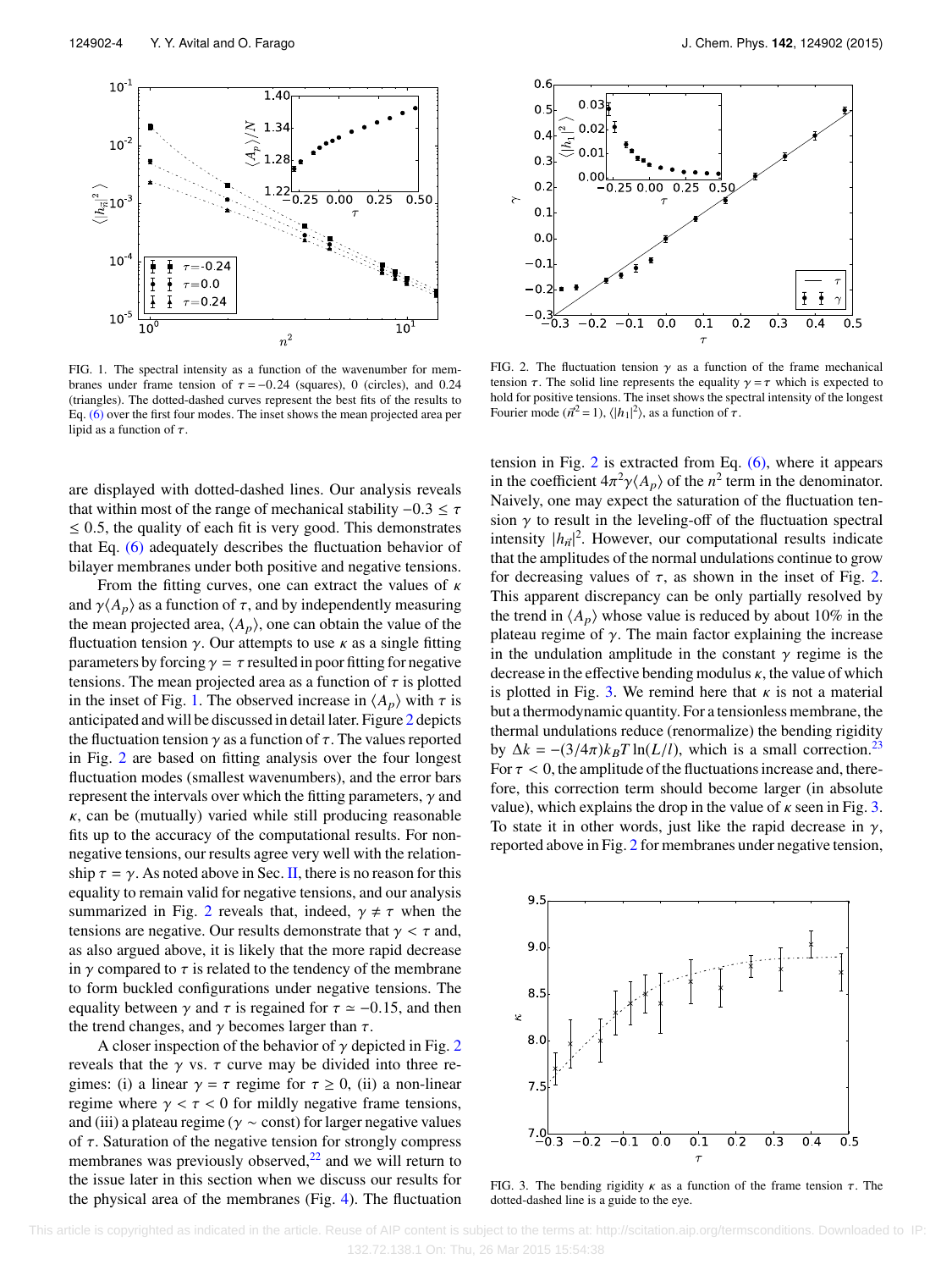<span id="page-5-0"></span>

FIG. 4. Measured area as a function of the frame tension  $\tau$ . Solids circles and squares denote, respectively, the results for the frame and total areas. The former was measured directly from the simulation, while the latter was derived from the computed data for the spectral intensity, by using Eq. [\(7\).](#page-3-3) The open circle marks the optimal area of a *flat* tensionless membrane,  $A_0$ . The dotted-dashed line is a linear fit for the results for  $\langle A_p \rangle$ , while the horizontal dotted line marks  $A_0$ . All areas plotted in the figure are normalized per lipid.

the reduction in  $\kappa$  is also related to the increasing thermal roughness of the membrane and the tendency of the membrane to form more buckled configurations.

The results of Figs. [2](#page-4-1) and [3](#page-4-2) point to an interesting difference between the elastic coefficients  $\gamma$  and  $\kappa$ . The former decreases faster than  $\tau$  for small negative tensions and levelsoff at large negative tensions. The latter exhibits "opposite" behavior and remains fairly constant in the small negative tension regime, and then decreases for strongly compressed membranes. The crossover between the regimes occurs at  $\tau \simeq$ <sup>−</sup>0.15. Some light may be shed on these observations by the results of Fig. [4](#page-5-0) depicting the mean projected and total areas as a function of  $τ$ . The results for the mean projected area,  $\langle A_p \rangle$ , were measured directly from the simulations, while the data for the mean total area,  $\langle A \rangle$ , were calculated using Eq. [\(7\).](#page-3-3) For  $\tau > 0$ , we observe a nearly linear dependence of both  $\langle A_p \rangle$  (see also the dotted-dashed line) and  $\langle A \rangle$  on  $\tau$ . This behavior agrees very well with the experimental results of Evans and Rawicz who also measured linear elastic response of giant unilamellar vesicles (GUVs) under positive mechanical tension.<sup>[21](#page-6-22)</sup> We must point, however, to an important difference between the origins of linear elasticity in GUVs and small bilayer membranes. In both cases, the linear elastic response is energetic in nature and dominated by the area elasticity of the membrane, while the entropy and bending energy of the height fluctuations play a secondary role in the response to stretching. In GUVs, this happens after the height fluctuations have been ironed by a very weak positive tension scaling inversely with  $A_p$ . In small membranes, the height fluctuations are not damped and, in fact, the simulation results in Fig. [4](#page-5-0) reveal that the excess area "stored" in the height fluctuations,  $\langle A \rangle - \langle A_p \rangle$ , decreases only weakly with  $\tau$ . This implies that the entropy and bending energy of small membranes do not vanish (as in GUVs under tension), but simply exhibit relatively weak dependence on the frame tension (and, therefore, contribute weakly to the elastic response).

<span id="page-5-1"></span>

FIG. 5. The stretch modulus  $K_A$ , measured from Eq. [\(8\),](#page-3-4) as a function of the frame tension  $\tau$ . The dotted-dashed line is a guide to the eye.

In addition to the simulations of fluctuating membranes, we also simulated a tensionless ( $\tau = 0$ ) *flat* membranes by running a MC code with moves allowing only local protrusions of lipids, but completely suppressing the longer scale bending modes (i.e., ensuring  $h_{\vec{n}} = 0$  for all *n*). For a flat membrane,  $A = A_p$ . The measured area of the flat tensionless membrane, *A*0, is denoted by the open circle and the horizontal dotted line in Fig. [4.](#page-5-0) This is the area that minimizes the elastic energy of the membrane. Fig. [4](#page-5-0) provides an interesting interpretation for the weak and strong negative tension regimes. The weak negative tension regime is essentially a continuation of the positive tension regime. The mean area of a tensionless fluctuating membrane is slightly larger than  $A_0$ , which implies that, in fact, the membrane is stretched despite the negative mechanical tension. Therefore, the area-dependent elastic energy continues to decrease with  $\tau$  into the weak negative tension regime. The strong negative tension regime begins when the total physical area reaches  $A_0$ . Since the membrane constitutes a dense fluid of lipids, it cannot be much further compressed, and in order to maintain the total area at *A*0, more area must be expelled into the height fluctuations. At this point, the elastic response becomes dominated by the height fluctuations bending elasticity and entropy, and we begin to observe a reduction in the effective bending modulus,  $\kappa$ , instead of a reduction in the fluctuation tension  $\gamma$ . The saturation of the membrane physical area, and its correlation with that of the surface tension, was previously reported. $22$  Here, we demonstrate that this occurs when  $\langle A \rangle$  reaches the value of  $A_0$ , which provided an intuitive explanation to these observations. Notice that the rapid tive explanation to these observ<br>decrease in the projected area  $\langle$  $A_p$ ) with  $\tau$  in this regime is simultaneous to the increase in the projected area fluctuations. The resulting rapid decrease in the effective stretch modulus *K*A, defined by Eq. [\(8\),](#page-3-4) is plotted in Fig. [5.](#page-5-1) The vanishing of  $K_A$  signals the onset of mechanical instability.<sup>[24](#page-6-23)</sup>

#### **V. DISCUSSION AND SUMMARY**

Based on our results, we identify two negative tension regimes with the following features: (i) for weak negative tensions, the fluctuation tension  $\gamma$  drops somewhat faster than